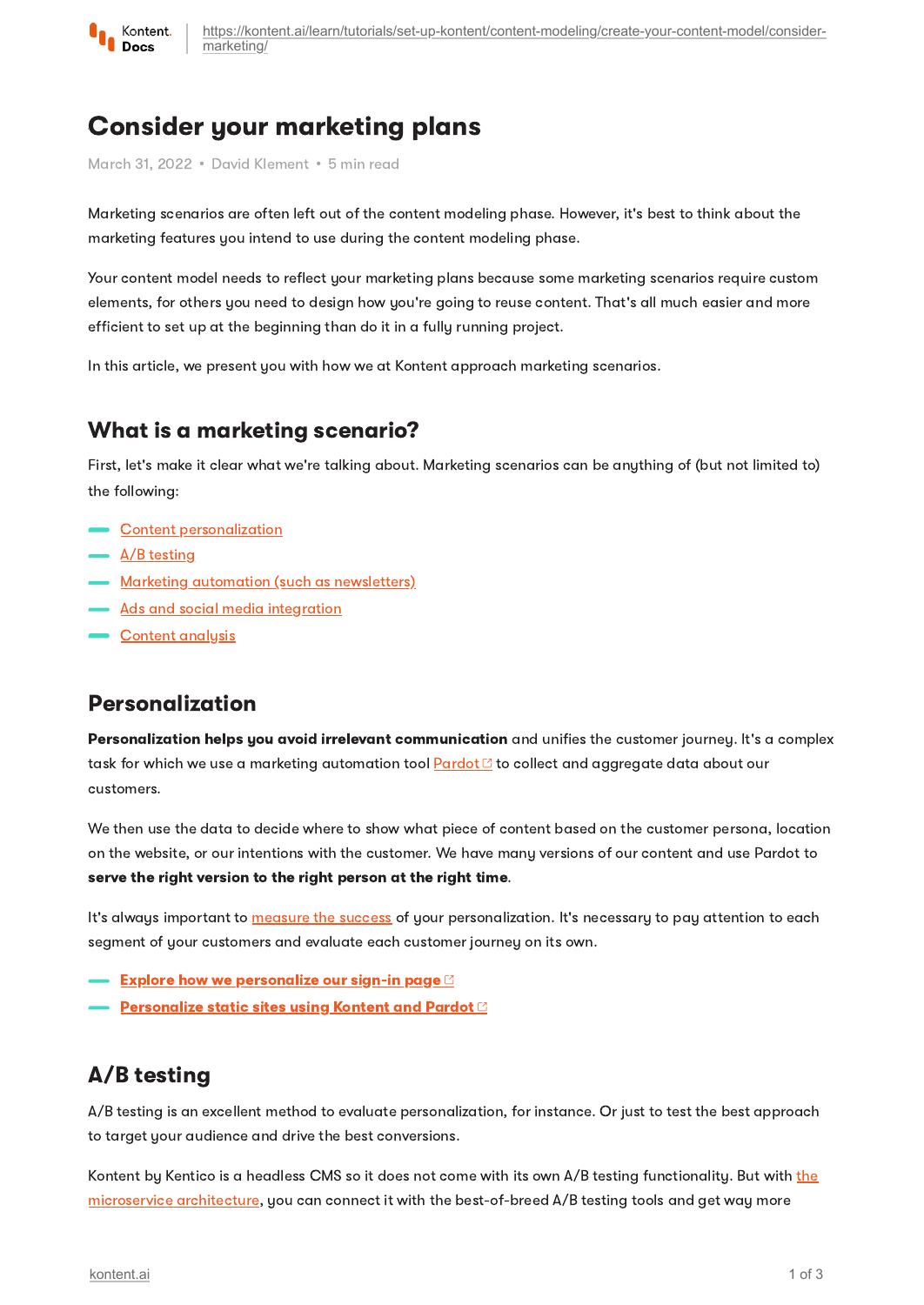

accurate results than with traditional CMSs that offer this functionality out of the box.

A/B testing is one of the topics tied to content modeling less closely but it still requires adjustments in your app. To get started with  $A/B$  testing, you always need to know what you're going to test  $-$  be it different versions of a submission form or different kinds of voice and tone, for instance. As for the tools, we at Kontent mainly use Google [Optimize](https://support.google.com/optimize/answer/6197440?hl=en) C. By using this tool, you create two versions of your content to test which performs better. And, based on the results, you can then optimize your app.

Learn in more detail how we handle A/B testing at [Kontent](https://kontent.ai/blog/kontent-loves-ab-tests/)  $\circledcirc$ 

### <span id="page-1-1"></span>Marketing automation

Integrating a marketing automation sustem with Kontent enables you to **qualify your visitors and make your** communication truly relevant. We at Kontent use [workflows,](https://kontent.ai/learn/tutorials/manage-kontent/roles-and-workflow/manage-workflows/) [localization](https://kontent.ai/learn/tutorials/manage-kontent/projects/set-up-languages/), and [versioning](https://kontent.ai/learn/tutorials/write-and-collaborate/create-content/compare-and-restore-versions/) to efficiently produce marketing content. We then employ [Pardot](https://www.pardot.com/) **C** to manage the marketing communication. To make it all happen, we've added the Pardot endpoint to Kontent. Thanks to the [modularity](https://kontent.ai/blog/kontent-loves-landing-pages) you can use to build  $l$ anding pages in Kontent  $\mathbb{Z}$ , we can create a complete landing page with integrated marketing automation without complicated developer involvement.

Dive deeper into our marketing [automation](https://kontent.ai/blog/kontent-loves-marketing-automation/) practices  $\mathbb C$ 

Learn about the headless [advantage](https://kontent.ai/blog/continuous-improvement-the-headless-advantage-for-marketing/) for modular content marketing **B** 

#### <span id="page-1-2"></span>Ads and social media

With Kontent as the centralized tool to manage your content, you can leverage integrations like [Zapier](https://kontent.ai/integrations/zapier)  $\Box$  to manage your social media content and ads. You can connect Kontent to Twitter, LinkedIn, or other social sites and, with the help of scheduled [publishing](https://kontent.ai/learn/tutorials/write-and-collaborate/publish-your-work/schedule-content-publishing/) and the editorial [calendar,](https://kontent.ai/learn/tutorials/write-and-collaborate/plan-your-content-release/plan-ahead-with-the-editorial-calendar/) manage your social presence from Kontent.

Explore your ads and social media options with [Kontent](https://kontent.ai/blog/kontent-loves-social-media/)  $\mathbb C$ 

## <span id="page-1-0"></span>Analytics

With all the personalizations, marketing, and everything else, it's very important to measure the success of your content.

To analyze your content, take the structured data from Kontent and send it to an analytics tool, such as Google [Analytics](https://kontent.ai/learn/tutorials/develop-apps/integrate/google-analytics/)  $\mathbb{C}$ . For this, you need to integrate Google Analytics into your Kontent project and model your content so that you can generate the structured data for analysis.

It's essential to remember that each analysis needs to be based on a question formed in advance. Ideally, content modeling is the phase when you should define what you want to analyze.

#### Dive deeper into content [analysis](https://kontent.ai/blog/kontent-loves-analytics/)<sup>C</sup>